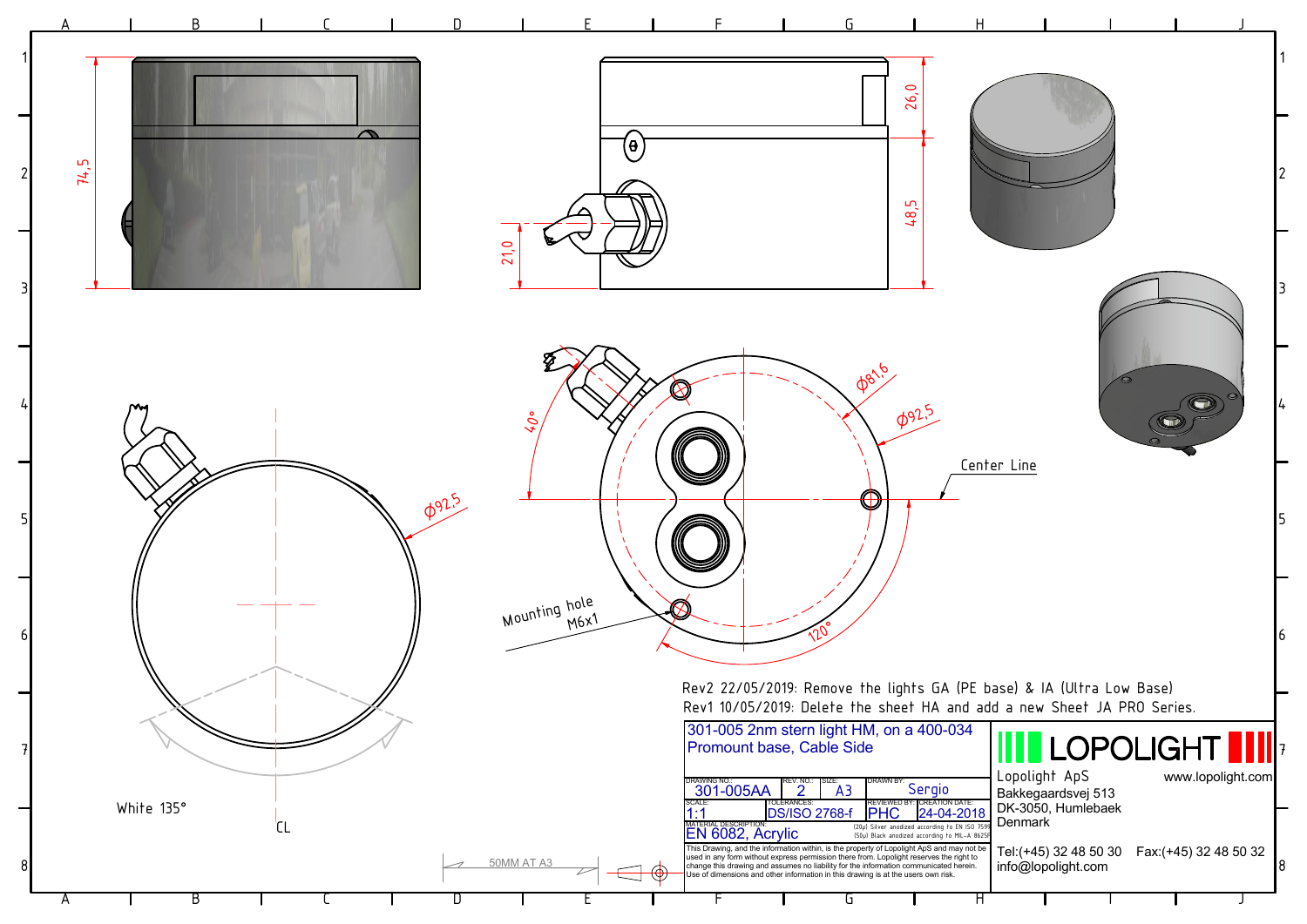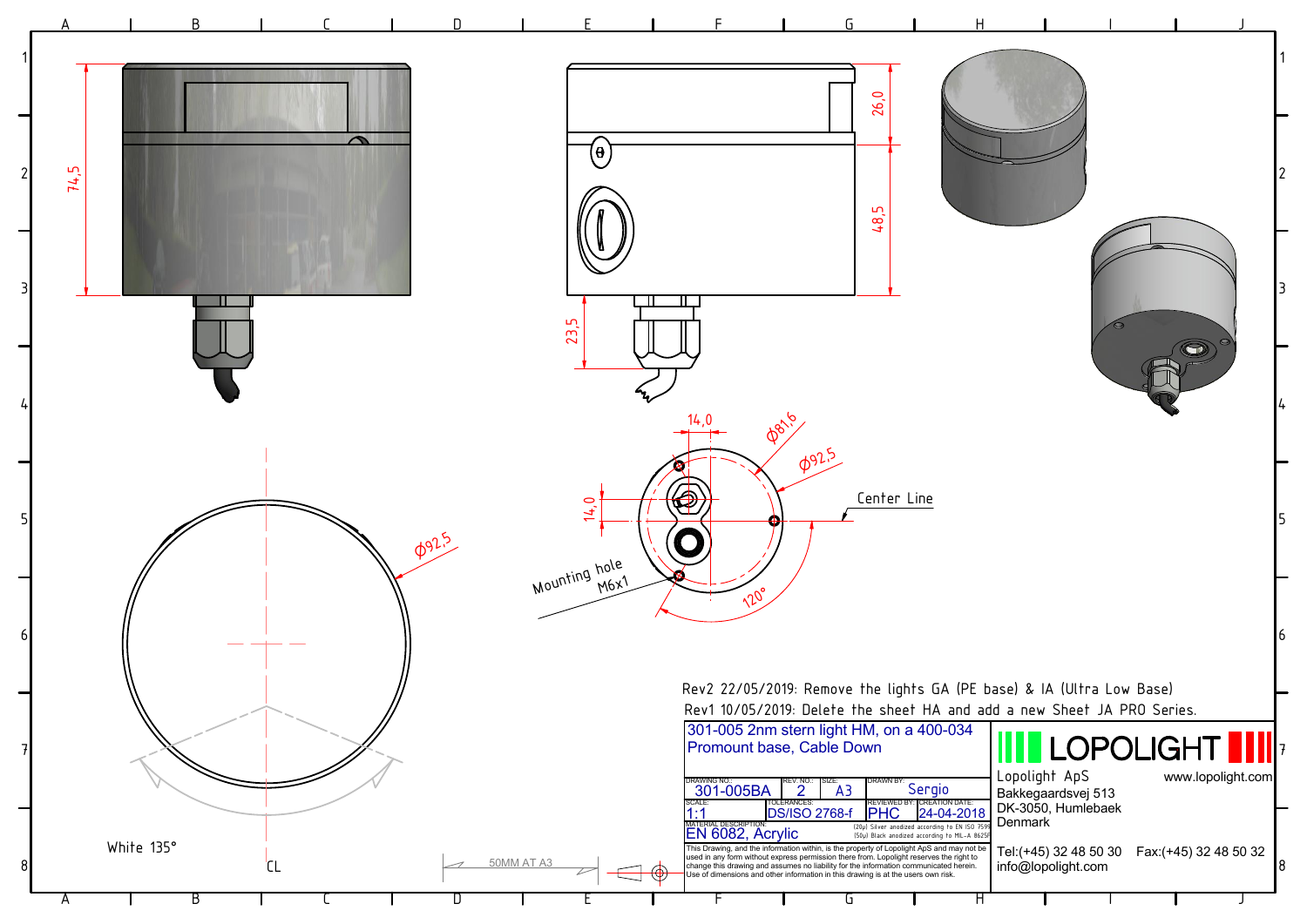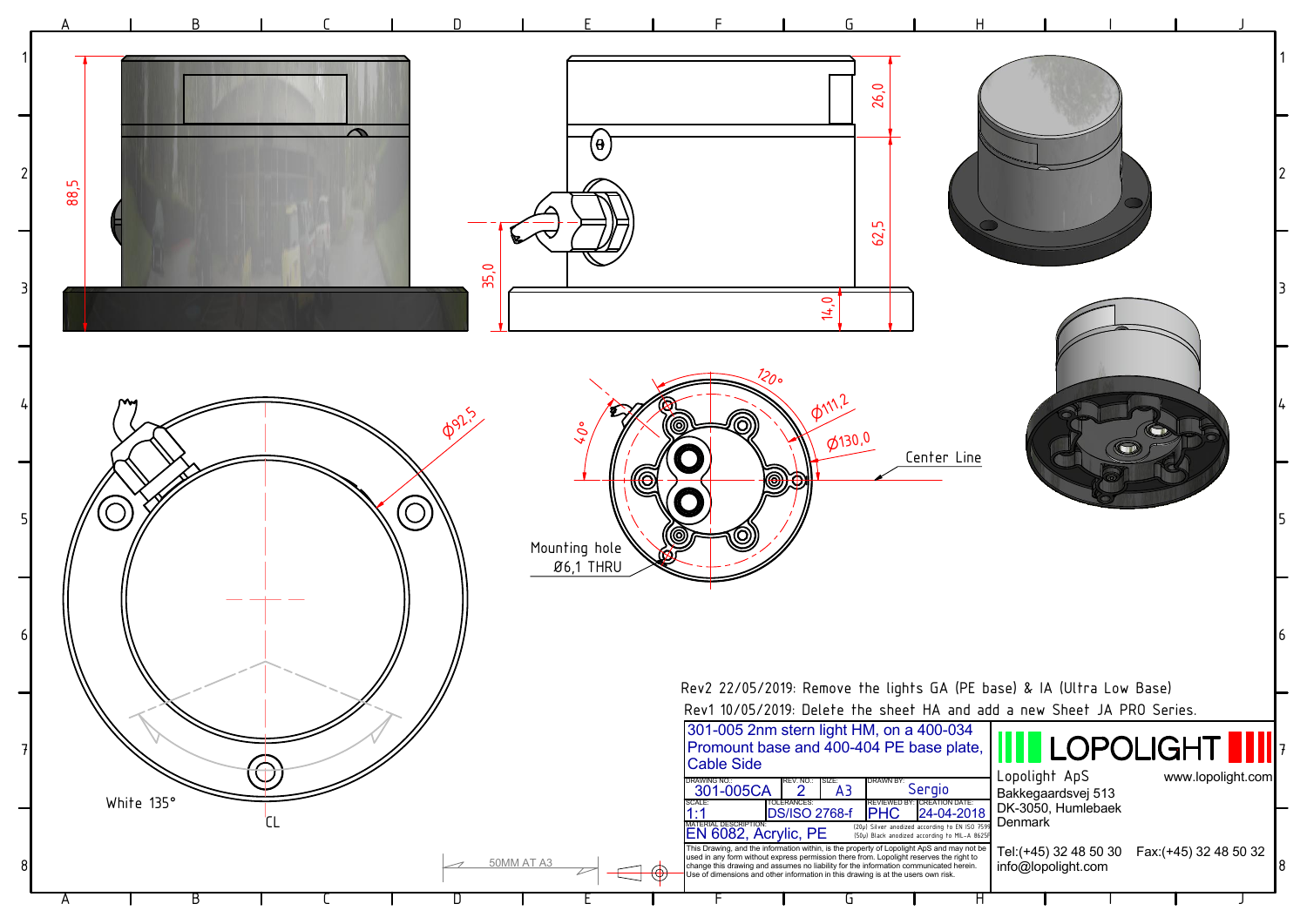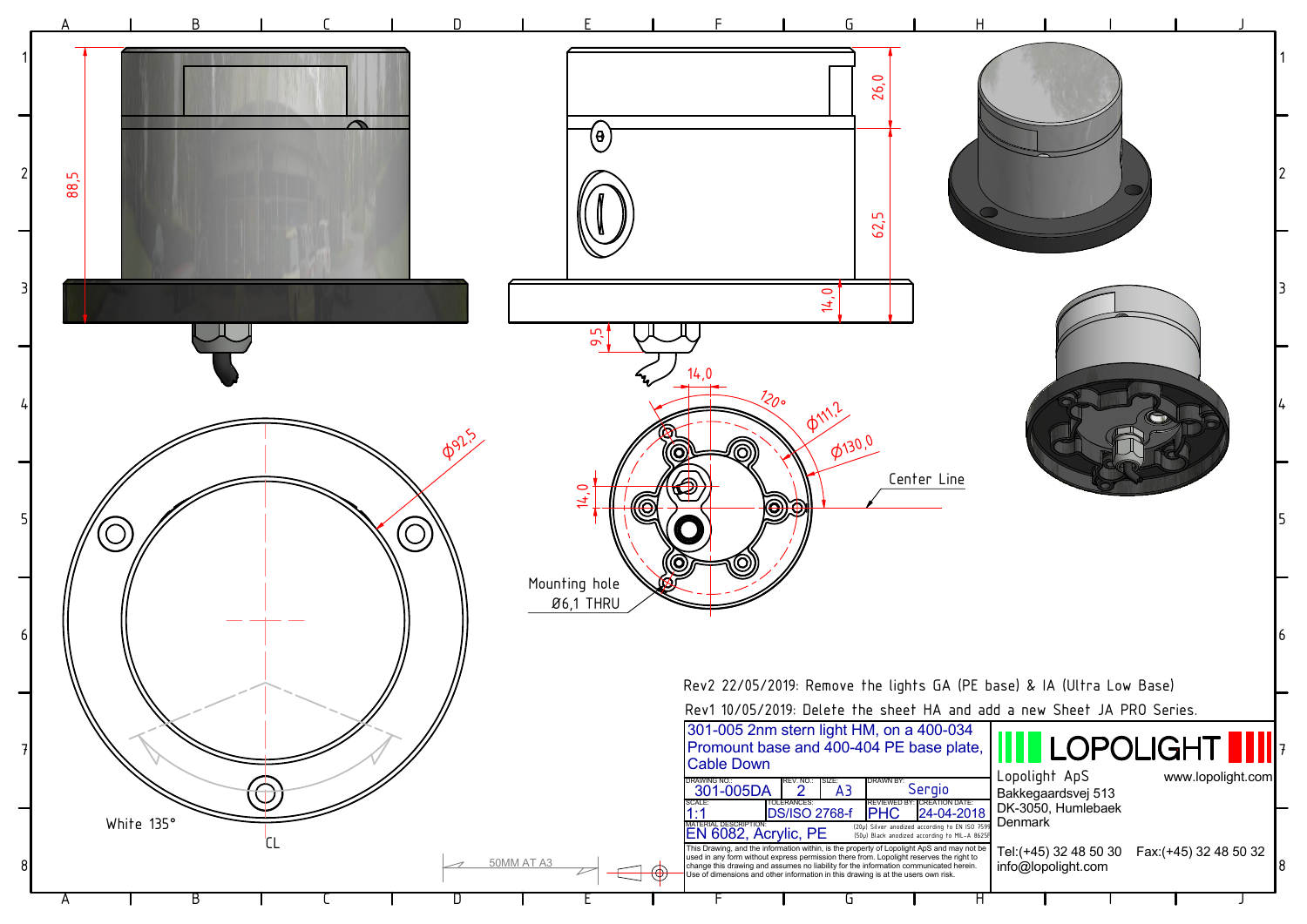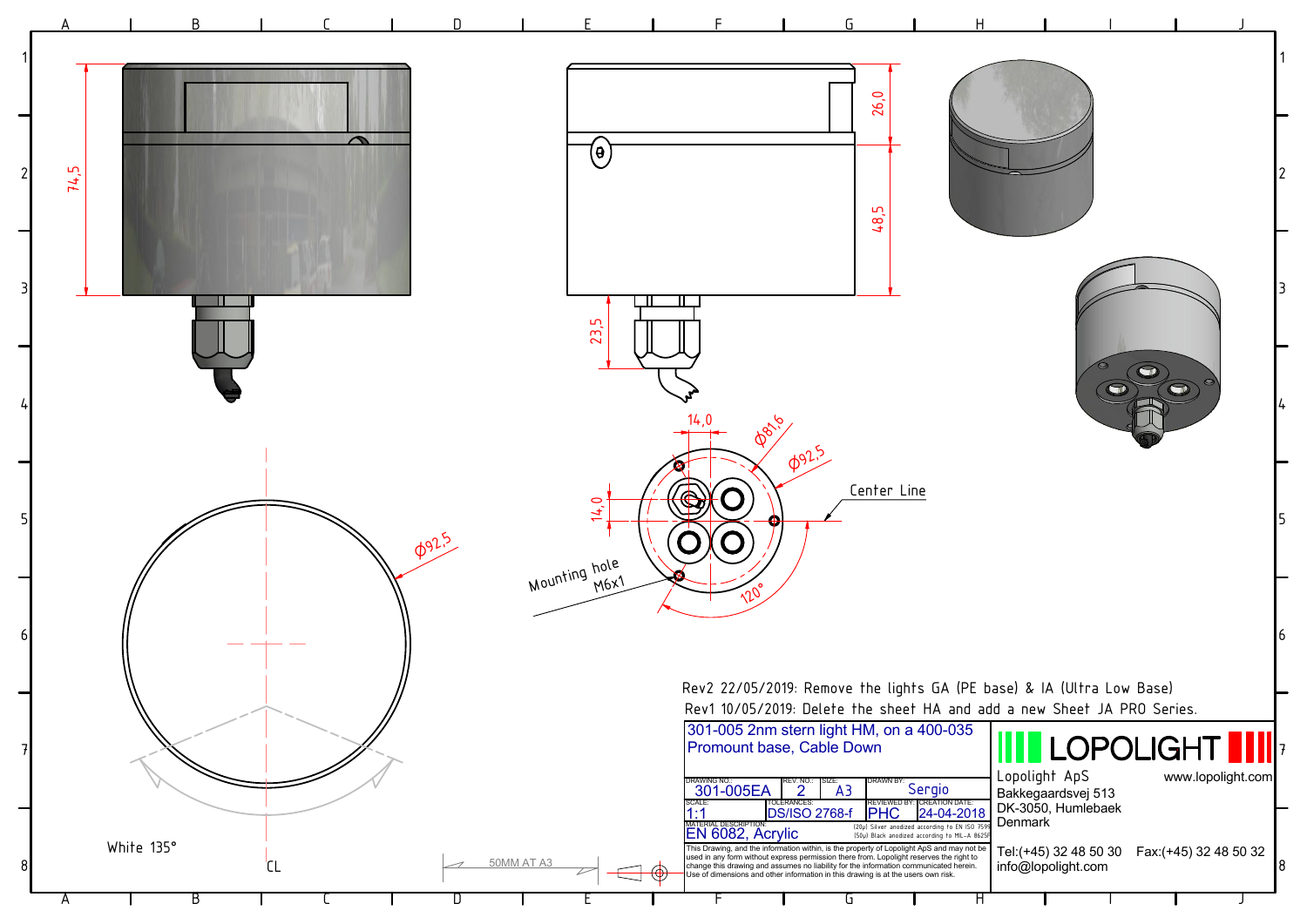![](_page_5_Figure_0.jpeg)